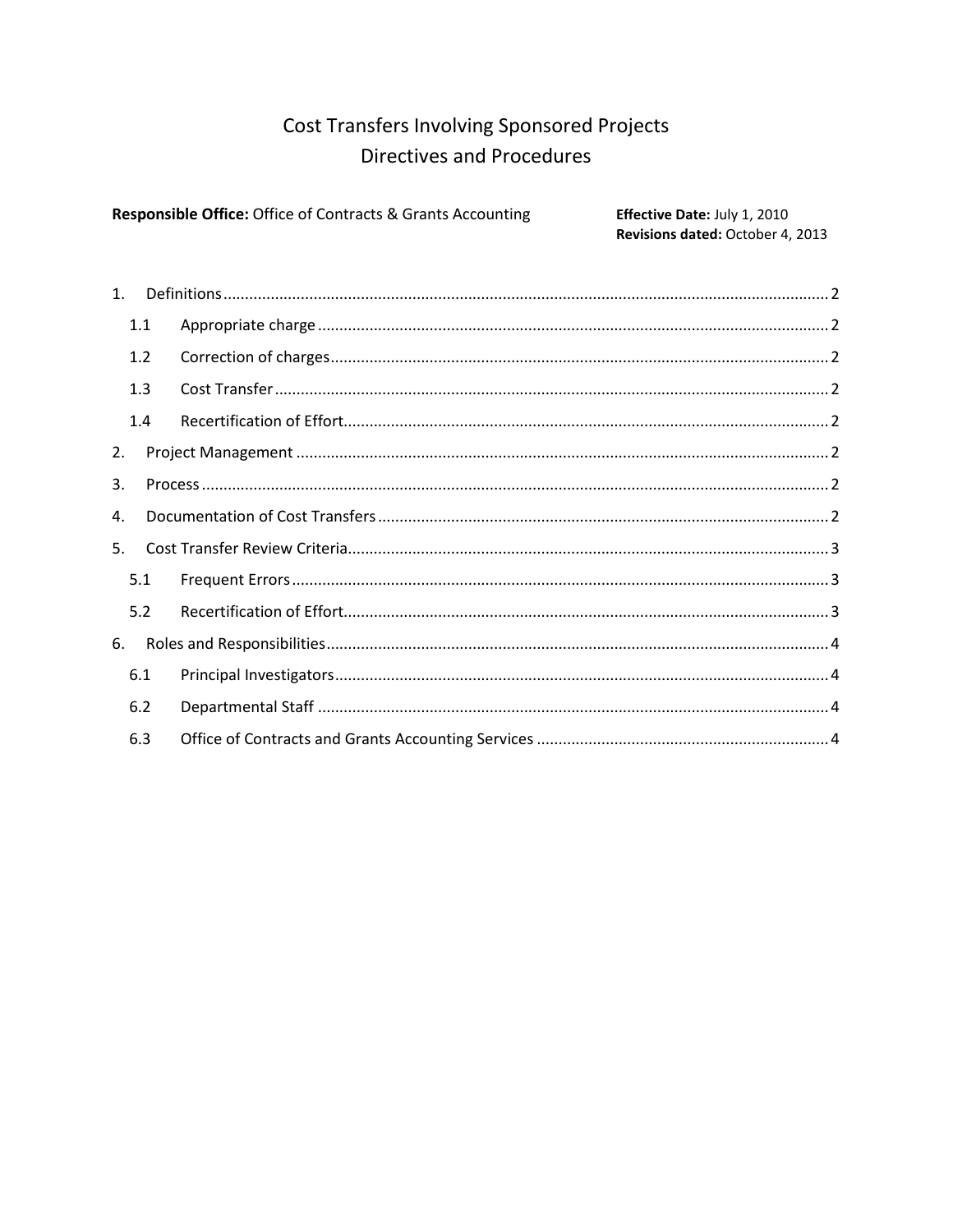# <span id="page-1-0"></span>**1. Definitions**

#### <span id="page-1-1"></span>1.1 Appropriate charge

A reasonable, allocable, allowable and consistently applied expense.

#### <span id="page-1-2"></span>1.2 Correction of charges

A correction of charges includes moving appropriate charges to a project when an award arrived after the budget period which would have allowed the transactions and the posting is moving them from a discretionary source to the project which the charge benefits or redistribution of payroll after the estimate proved not to be actualized over a short term (one to two months).

#### <span id="page-1-3"></span>1.3 Cost Transfer

A reassignment (transfer) of charges between cost centers.

### <span id="page-1-4"></span>1.4 Recertification of Effort

A change to the effort distribution on an effort statement that occurs after (a) an effort coordinator has processed the certification and (b) an individual has certified the statement.

# <span id="page-1-5"></span>**2. Project Management**

The Principal Investigator (PI) or other knowledgeable staff should review projects on a monthly basis to confirm that all charges to sponsored programs are reasonable, allocable and allowable in accordance with Federal cost principles and the terms and conditions of the award. Performing reviews can also help to identify any transactions that are errors or corrections which need to be transferred. Reviewing monthly can ensure that the department is able to transfer these charges in a timely manner.

### <span id="page-1-6"></span>**3. Process**

Non-salary cost transfers are processed with a journal entry and are accompanied by a non-salary cost transfer justification certified by the PI. The journal entries are reviewed and approved by the Office of Contract & Grants Accounting Services (C&G).

Salary cost transfers are performed through a retroactive change to a payroll distribution (known in PeopleSoft as the Payroll Department Budget Table). A salary cost transfer justification is prepared as part of the retroactive distribution process. Retroactive payroll distributions are reviewed and approved by C&G.

# <span id="page-1-7"></span>**4. Documentation of Cost Transfers**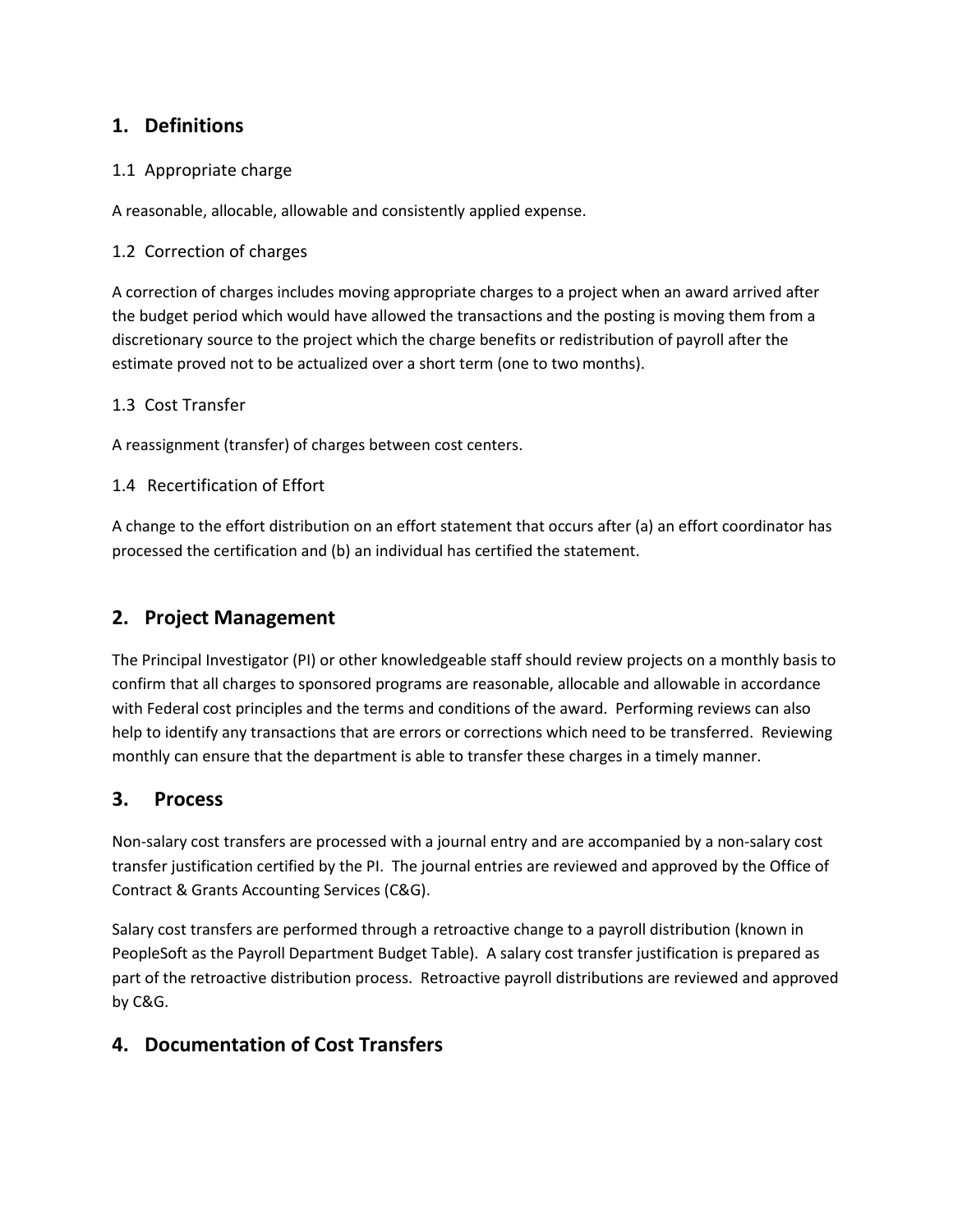When cost transfers move expenses onto sponsored projects it is critical that the transfer meets the rules for allowability, allocability, reasonableness and consistency.

Each request for a cost transfer onto a sponsored project should be accompanied by appropriate justification providing the following:

- Why the expense was originally charged to the cost center(s) from which it is now being transferred?
- How does the receiving project benefit from the expense?
- Is the transfer submitted within 90 days of the original charge or, for labor charges, effort certification? If no, the extenuating circumstances for this late transfer must be explained.
- If the transfer is correction of an error, what corrective action has taken place to avoid this type of error in the future?
- If the transfer is for salaries and related effort has been certified how was previous effort erroneously certified, and why is the requested change more appropriate within the context of law, federal requirements, or University policies and procedures?

# <span id="page-2-0"></span>**5. Cost Transfer Review Criteria**

Reviews for the appropriateness of cost transfers take into consideration timeliness, affected cost centers, project end dates, materiality and other factors. In addition, the following criteria will be taken into consideration when C&G reviews a cost transfer request:

- Is the cost transfer request being made more than ninety days after the original charge or , for labor charges, effort certification?
- Is the cost transfer request being made near the end date of the project(s)?
- Is an adequate justification provided? When providing justification, statements such as, "to correct an error" or "to transfer to correct project" are insufficient on their own.
- Frequency of transfers within a unit

# <span id="page-2-1"></span>5.1 Frequent Errors

Frequent errors in the recording of costs indicate a need for improvements in the department's internal controls. A plan to correct the cause of the recurring error must be implemented. In cases of noncompliance with the University's Cost Transfer policy:

- Department may bear costs that should be charged to a sponsored project.
- If necessary, reviews from University's Office of Internal Audit (OIA) may be requested.

# <span id="page-2-2"></span>5.2 Recertification of Effort

For each reporting period, certification occurs during a *certification window*. Up through the last date of the certification window, a certifier can change the effort distribution on a certified statement by